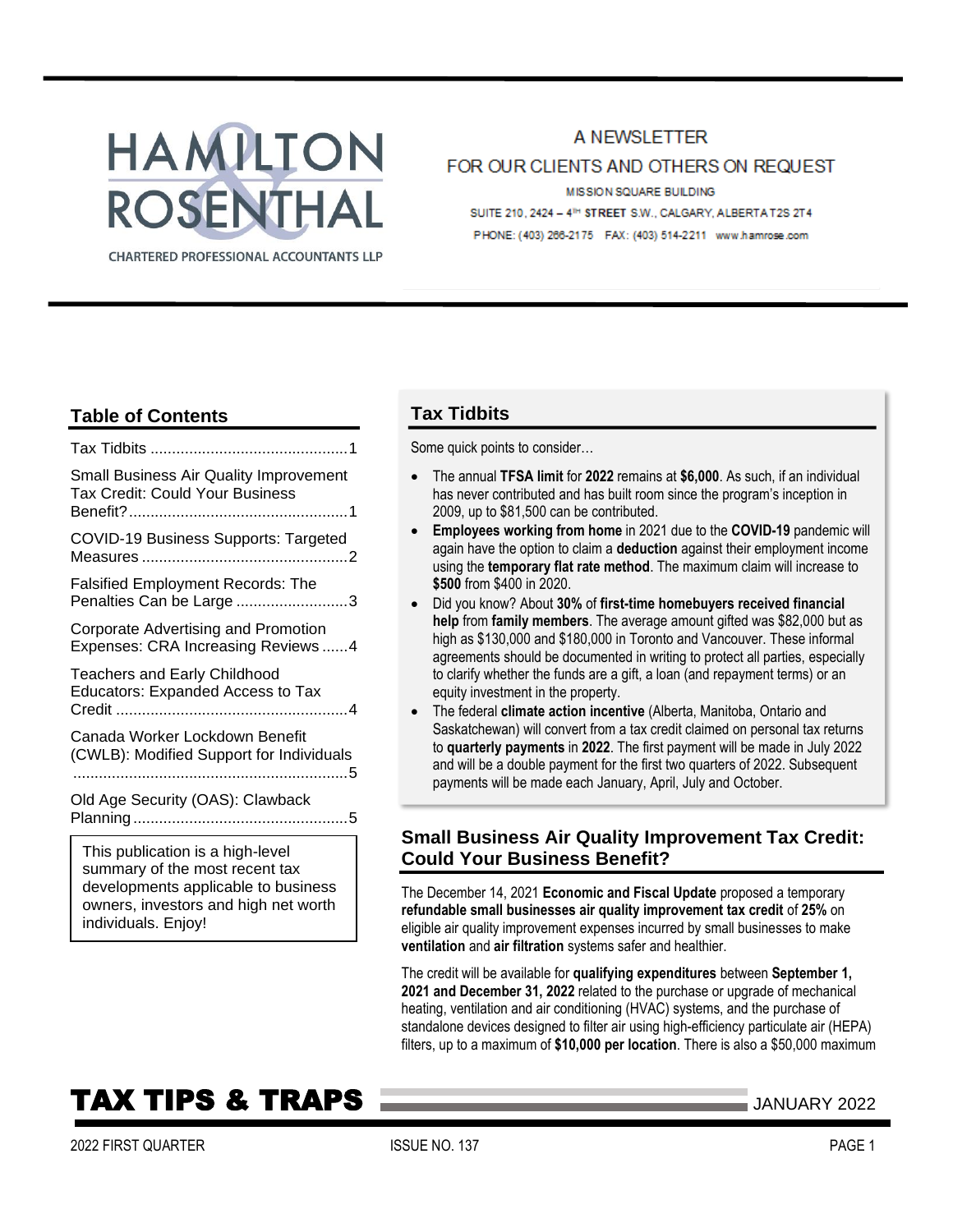\$50,000 limits apply to expenditures over all years (since the beginning of the program) rather than to each particular taxation year.

claim to be shared among all affiliated entities. The \$10,000 and

#### Eligible entity

The credit is available to **qualifying corporations**, **partnerships** and **individuals** other than trusts. A qualifying corporation is a Canadian-controlled private corporation (CCPC) that has (in combination with associated corporations) less than \$15 million in **taxable capital employed** in Canada.

#### Qualifying expenditures

To qualify, expenditures must be made for a **qualifying location** in Canada used by the entity in its ordinary commercial activities.

#### Claiming the credit

Expenses incurred September 1 - December 31, 2021 are claimed in the entity's first tax year that ends on or after January 1, 2022, while expenses incurred January 1 - December 31, 2022 are claimed in the tax year in which the expenditure was incurred.

The credits are taxable in the taxation year in which they are claimed.

**ACTION:** Maintain and provide us with any receipts for amounts expended that may benefit from this tax credit.

## <span id="page-1-0"></span>**COVID-19 Business Supports: Targeted Measures**

In the Fall of 2021, the government **revised several business supports** provided due to the COVID-19 pandemic.

The changes include extending the **Canada Recovery Hiring Program** (CRHP) to May 7, 2022 and increasing the subsidy rate to 50%. The **wage and rent subsidies** under the previous Canada Emergency Wage Subsidy (CEWS) and the Canada Emergency Rent Subsidy (CERS) are also being modified to provide much **more targeted support** to assist the hardest-hit businesses and those in the tourism and hospitality sector and extended to May 7, 2022.

While the base rules for the wage and rent subsidies under the more targeted approach are similar to the previous CEWS and CERS rules, there are some changes.

**Both** the **wage subsidy** and the **rent subsidy** are available under any of the following **three gateways**:

• **Hardest-Hit Business Recovery Program** – available to entities with a prior year revenue decline and a current period revenue decline of at least 50%;

- **Tourism and Hospitality Recovery Program** available to qualifying tourism or hospitality entities with a prior year revenue decline and a current period revenue decline of at least 40%; and
- **Local Lockdown Program** available for businesses in all sectors, subject to a qualifying public health restriction, with a current revenue decline of at least 40% (25% in some periods).

Hardest-Hit Business Recovery Program (HBRP) **Eligibility** for the **HBRP** would require **revenue declines** of **at least 50%** for both of the following:

- 1. the **current month** (determined under the existing CEWS and CERS rules); and
- 2. the **average** of the **first 13 CEWS periods** (March 15, 2020 to March 13, 2021), referred to as the **12-month revenue decline**.

The **12-month revenue decline** would be calculated as the **average** of **all** revenue decline **percentages from March 2020 to February 2021** (claim periods 1-13, excluding either claim period 10 or 11, which used the same comparative periods). Any periods in which an entity was **not carrying on** its **ordinary operations** for reasons other than a public health restriction (for example, because it is a seasonal business) would be **excluded** from this calculation.

The HBRP would be based on the **qualifying remuneration** (the same amounts previously eligible for CEWS) and **qualifying rent expense** (the same amounts previously eligible for CERS) at a rate based on the **current-month revenue decline**. At the **minimum** revenue decline of 50%, the subsidy would be **10%**, rising to a **maximum** of **50%** where the revenue decline is 75% or more. These subsidy rates would be halved for periods after March 12, 2022.

The rates are summarized in the chart below:

| Hardest-Hit Business Recovery Program (HBRP) Subsidy<br>Rates |                                                                                                                                   |                                                                                                                                   |  |
|---------------------------------------------------------------|-----------------------------------------------------------------------------------------------------------------------------------|-----------------------------------------------------------------------------------------------------------------------------------|--|
| Current-month<br>revenue decline                              | <b>Periods 22 - 26</b><br>October 24, 2021<br>to March 12, 2022                                                                   | <b>Periods 27 - 28</b><br>March 13, 2022 to<br>May 7, 2022                                                                        |  |
| 75% and over                                                  | 50%                                                                                                                               | 25%                                                                                                                               |  |
| $50 - 74%$                                                    | $10% +$ (revenue<br>decline-50%) x<br>1.6<br>$(e.g., 10\% + (60\%)$<br>revenue decline -<br>$50\%$ ) x 1.6 = 26%<br>subsidy rate) | 5% + (revenue<br>decline $-50%$ ) x<br>0.8<br>$(e.g., 5\% + (60\%)$<br>revenue decline -<br>$50\%$ ) x 0.8 = 13%<br>subsidy rate) |  |
| $0 - 49%$                                                     | 0%                                                                                                                                | 0%                                                                                                                                |  |

# **TAX TIPS & TRAPS TAX TIPS & TRAPS**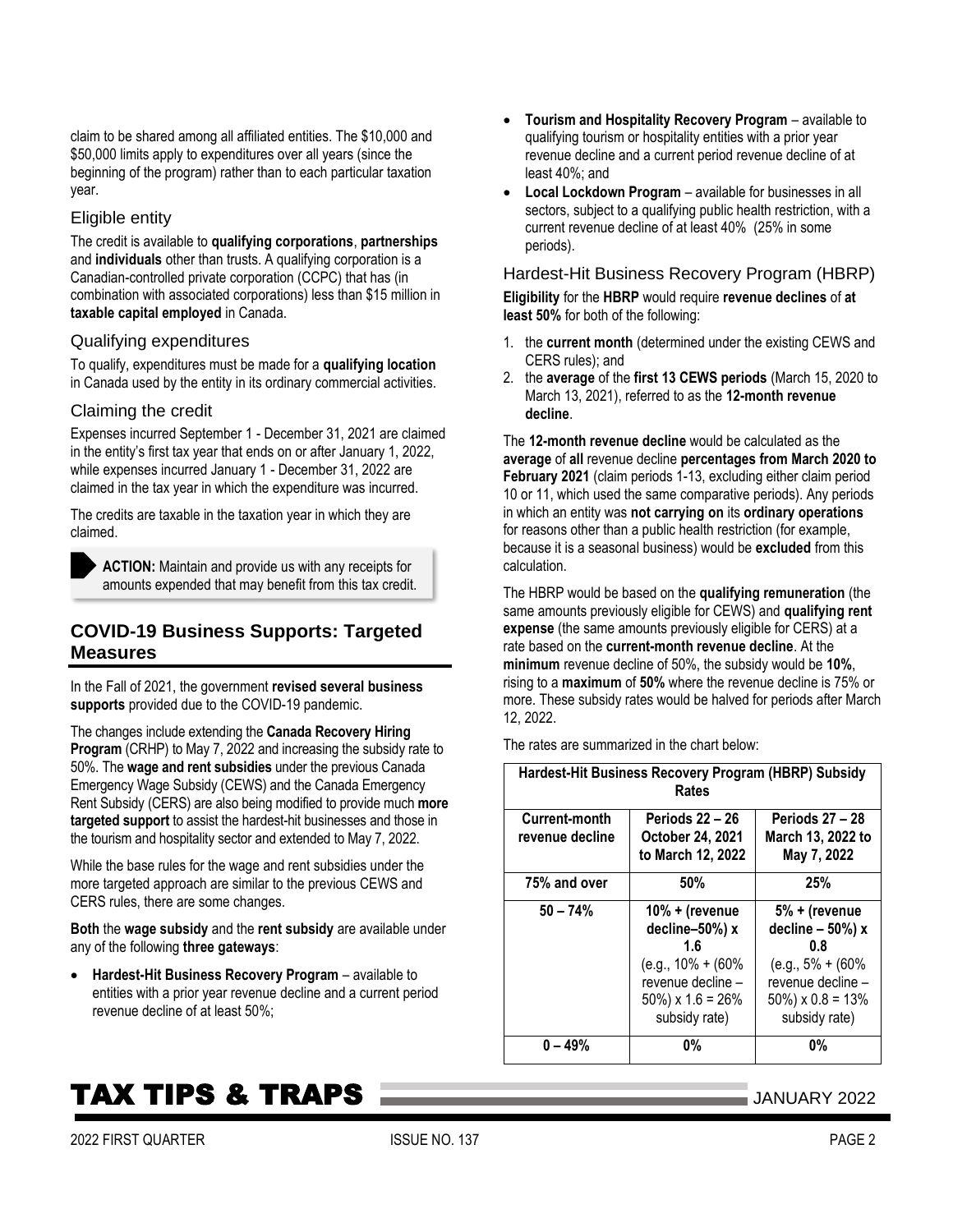**Lockdown support** would **also** be available as under the previous CERS rules.

Tourism and Hospitality Recovery Program (THRP)

The THRP would target the **tourism and hospitality** sector, with examples including hotels, restaurants, bars, festivals, travel agencies, tour operators, convention centres, providers of cultural activities and convention and trade show organizers.

**Eligibility** for the **THRP** would require **revenue declines** of **at least 40%** for both of the following:

- 1. the **current month** (determined under the existing CEWS and CERS rules); and
- 2. the **average** of the **first 13 CEWS periods** (March 15, 2020 to March 13, 2021), referred to as the **12-month revenue decline** (calculated in the same way as the HBRP).

At the **minimum** revenue decline of 40%, the subsidy would be **40%**, equal to the revenue decline, rising to a **maximum** of **75%** where the revenue decline is 75% or more. These subsidy rates would be halved for periods after March 12, 2022.

The rates are summarized in the chart below:

| <b>Tourism and Hospitality Recovery Program (THRP)</b><br><b>Subsidy Rates</b> |                                                                 |                                                            |  |
|--------------------------------------------------------------------------------|-----------------------------------------------------------------|------------------------------------------------------------|--|
| Current-month<br>revenue decline                                               | <b>Periods 22 - 26</b><br>October 24, 2021<br>to March 12, 2022 | <b>Periods 27 - 28</b><br>March 13, 2022 to<br>May 7, 2022 |  |
| 75% and over                                                                   | 75%                                                             | 37.5%                                                      |  |
| $40 - 74%$                                                                     | revenue decline                                                 | 1/2 of revenue<br>decline                                  |  |
| $0 - 39%$                                                                      | 0%                                                              | <b>0%</b>                                                  |  |

**Lockdown support** would **also** be available as under the previous CERS rules.

#### Increased cap on qualified rent expense

Under CERS, qualified **rent expenses** were **limited** to \$75,000 per location and an **aggregate of \$300,000** for **all locations** within an **affiliated group**. The **aggregate monthly cap** is **increased** from \$300,000 to **\$1,000,000** for rent subsidies under the new gateway.

#### Local Lockdown Program

**Organizations** that are subject to a **public health restriction** are proposed to be **eligible for support** at the **same rates** applicable for the **THRP** (see above), **regardless of sector**.

The base rules require having one or more **locations subject** to a **public health restriction** lasting for **at least seven days** in the current claim period that requires them to **cease activities** that accounted for **at least 25%** of total **revenues** during the prior reference period. This would **not require** meeting the **12-month revenue decline**, only a current-month decline. It would be available to **all affected organizations**, regardless of sector.

Special rules were introduced to provide expanded access to this



program from December 19, 2021 to February 12, 2022. The expansion allows entities to qualify if they are subject to a capacity-limiting public health restriction of 50% or more. In addition, the current-month revenue decline threshold is reduced to 25% (from 40%).

### <span id="page-2-0"></span>**Falsified Employment Records: The Penalties Can be Large**

With numerous COVID-19 benefits being based on **employment** and remuneration levels, the federal government has likely become increasingly concerned with **falsified employment records**. However, this is not a new issue. In particular, the government already has experience dealing with **false records** used to increase access to **employment insurance** (EI) benefits.

Employers can face **penalties of up to the greater of \$12,000** and the total of **all claimants' penalties** in relation to the offences. In addition, false claims by the applicant would result in an **increased number of required hours** to qualify for EI benefits in the future, with the specific number dependent on the value of the EI overpayment.

A September 14, 2021 **Federal Court case** addressed a **\$15,277 penalty** that was assessed for a single employee's records.

In respect of COVID-19 subsidies, employers may be subject to **penalties** including the following:

- **loss of all CEWS, CERS and CRHP benefits** for the period **plus a 25% penalty** for manipulations of **revenue**;
- **loss of all CRHP benefits** for the period **plus a 25% penalty** for manipulations of **remuneration**;
- **gross negligence penalties** of **50%** of any applicable disallowed claims:
- third-party **penalties to advisors** equal to their **compensation** from the employer **plus as much as \$100,000** in situations of culpable conduct; and/or

# **TAX TIPS & TRAPS MERRY 2022** JANUARY 2022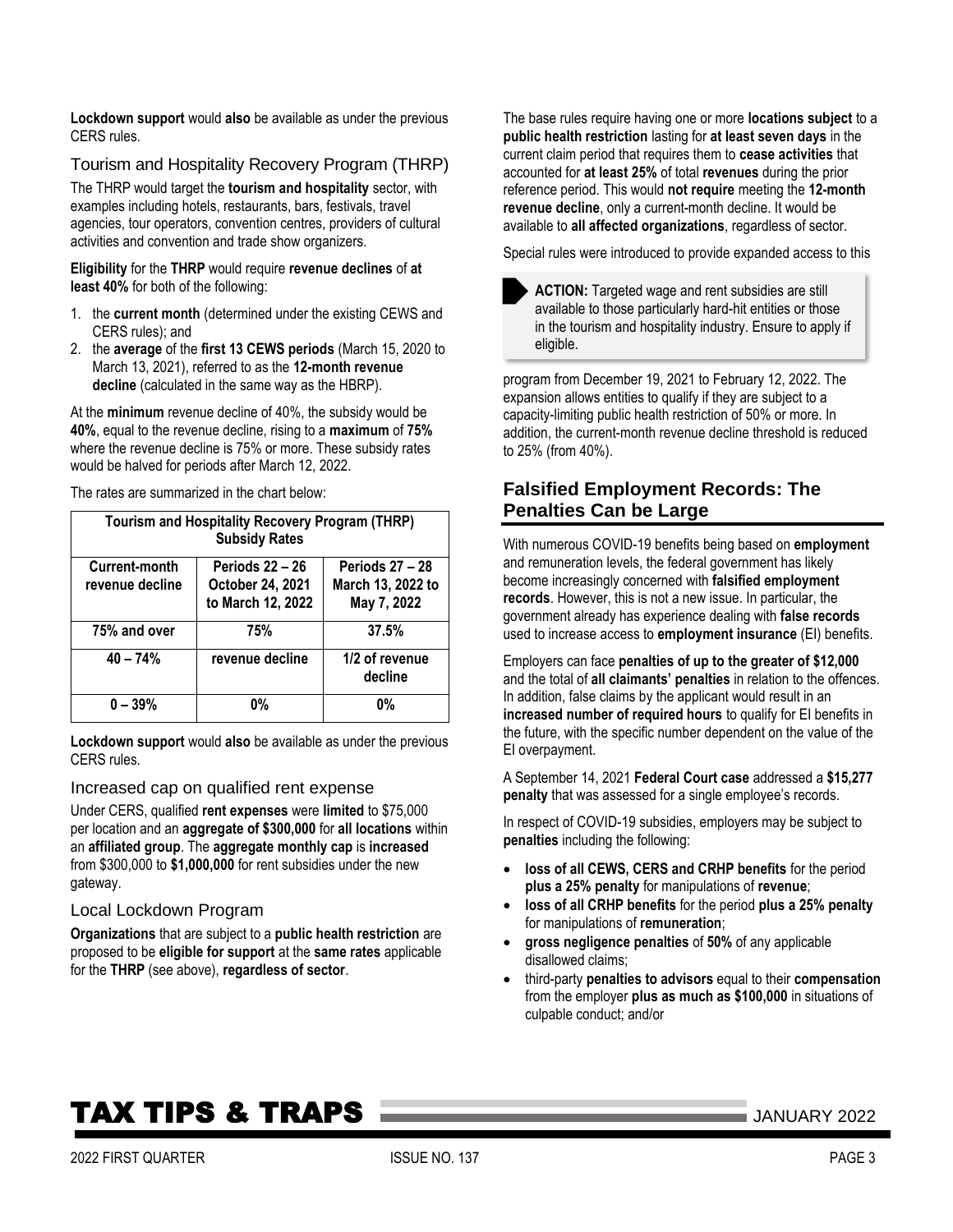• in the extreme, **criminal liability** for false statements, attracting penalties of up to **200%** of the excessive claim and potential imprisonment for upwards of **five years**.

**ACTION:** Maintain supporting employment activity documentation as the government will be looking for situations in which employment records were falsified.

### <span id="page-3-0"></span>**Corporate Advertising and Promotion Expenses: CRA Increasing Reviews**

Over the past few years, CRA has taken a **targeted approach** in reviewing amounts claimed under **specific lines** (based on the type of claim) of a **corporate tax return**. Various projects conducted included reviews of **professional fees**, **travel expenses** and the **purchase** of **certain vehicles.**

CRA has recently focused their efforts on **advertising and promotion expenses** claimed by corporations. As part of this most recent project, CRA is asking for the following:

- a **detailed list of the transactions** (or the general ledger entries) related to the **expenses**; and
- a **copy** of the **invoices** and **receipts** for the **ten largest transactions** included in the expenses.

While there are many reasons to obtain this type of information, CRA may be analyzing **whether** any amounts deducted were **personal**, **not wholly or partially deductible**, or should have been **capitalized**. For example, provided no exceptions are available, amounts paid for food, beverages or entertainment are only 50% deductible to the corporation. Also, green fees for golf and membership fees in a golf club are not deductible regardless of whether they are incurred for business purposes.

**ACTION:** Be aware that additional CRA activity in these areas could result in extra time and administrative costs.

# <span id="page-3-1"></span>**Teachers and Early Childhood Educators: Expanded Access to Tax Credit**

The **eligible educator school supply tax credit** is a refundable tax credit that allows **teachers and early childhood educators** to claim up to \$1,000 for **amounts** expended (for which no allowance or reimbursement was provided) for **supplies** and some **durable goods** used to **teach** or facilitate students' **learning**. Individuals must have a **certificate** from their employer attesting to the eligibility of their expenses for the year.

### Shift to online learning

In an October 19, 2021 **Technical Interpretation**, CRA stated that if a **shift** has been made **to** an **online classroom** due to **COVID-19**, supplies consumed could **still** be **eligible** for the educator school supply tax credit.

#### Enhancements to the credit

The government has proposed to **enhance** the eligible educator school supply tax credit to **25% of eligible supplies** from the existing 15% credit and **expand** the list of **durable goods** eligible for the credit, both effective for 2021 tax years. The **limit** of **\$1,000** of eligible supplies remains **unchanged**.

The expanded list of **durable goods** includes all of the following (the first four items were previously allowed, while the other items have been added for 2021 and onwards):

- books;
- games and puzzles;
- containers (such as plastic boxes or banker boxes);
- educational support software;
- **calculators** (including graphing calculators);
- external **data storage** devices;
- web cams, microphones and headphones;
- multimedia **projectors**;
- **wireless pointer** devices;
- **electronic** educational **toys**;
- digital **timers**;
- **speakers**;
- **video streaming devices**;
- **printers**; and
- **laptop, desktop and tablet computers**, provided that none of these items are made available to the eligible educator by their employer for use outside of the classroom.

**ACTION:** Ensure to provide receipts for amounts expended by teachers and early childhood educators based on the expanded list of eligible expenses for the credit.

# **TAX TIPS & TRAPS MERRY 2022** JANUARY 2022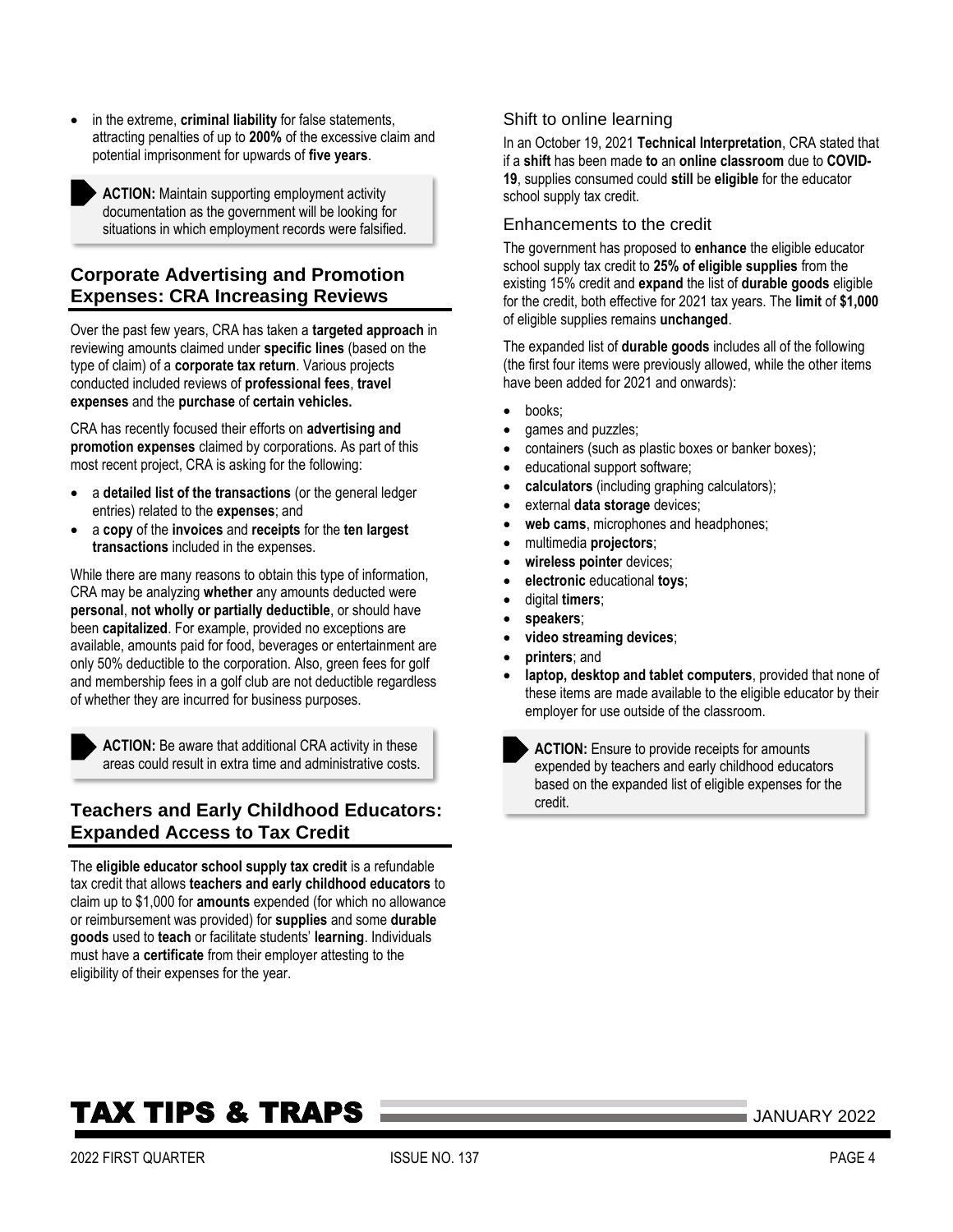## <span id="page-4-0"></span>**Canada Worker Lockdown Benefit (CWLB): Modified Support for Individuals**

The CWLB provides a **\$300 per week** benefit to **employees and self-employed persons** unable to work due to a **public health restriction** lasting at least **seven consecutive days**. It will apply **only to regions designated** by the federal government as eligible in the period. This would be in regions where provincial or territorial governments have introduced **capacity-limiting restrictions of 50% or more**. CRA posted [a webpage](https://www.canada.ca/en/revenue-agency/services/benefits/worker-lockdown-benefit/cwlb-regional-lockdowns.html) listing designated regions. As of January 11, 2022, Saskatchewan was the only region with no eligibility. Quebec and Northwest territories had certain regions eligible, while all the remaining provinces and territories had all regions eligible for at least some periods.

To be eligible, the **applicant must** also meet the **following criteria**:

- **SIN** have a valid social insurance number;
- Age be at least 15 years of age on the first day of the week;
- **Residency** be resident and present in Canada during the week;
- **Tax return filed** have filed a 2020 income tax return;
- **Prior earnings** have had, for 2020, or in the 12 months preceding the day on which they make the application, a total income of **at least \$5,000** from employment, self-employment, parental benefits, Canada Emergency Response Benefits (CERB), Canada Recovery Benefits (CRB) or income prescribed by legislation. For 2022 claims, the additional option of using 2021 income will be available;
- **Current benefits** no benefits are available for the same period with respect to EI, provincial parental benefits, the Canada recovery caregiving benefit or the Canada recovery sickness benefit; and
- **Loss of income** the individual must either have:
	- o **lost their employment** during the lockdown period and been unemployed during the week;
	- o been **unable to perform** the **self-employment activities** they normally performed immediately before the lockdown period; or
	- o their **average weekly income declined** by **at least 50%** compared to their total average weekly employment and self-employment income for 2020 or the 12 months preceding the application (for 2022 claims, the additional option of using average weekly income for 2021 will be available).

Applicants who have **voluntarily ceased to work**, unless the cessation was reasonable, or **failed to return to work** when possible and reasonable to do so, are **ineligible**. Similar to the Canada Recovery Benefit, individuals will be **ineligible** for benefits during **mandatory quarantine or self-isolation** following a return from **international travel**. Where the inability to work results from a **refusal** to comply with a requirement to be **vaccinated against COVID-19**, the individual will be **ineligible**.

Where an individual received CWLB in 2021, their **benefits** will be **reversed** if they **do not file** their **2021 income tax return** by December 31, 2022. Similarly, an individual receiving CWLB benefits in 2022 will **lose entitlement** if they **do not file** their **2021 and 2022 income tax returns** by December 31, 2023.

**Applications** for benefits must be filed by the later of February 16, 2022, or **60 days** from the **end** of the **claim week**.

**ACTION:** If you are eligible, ensure to make a timely claim. Also, if eligible, ensure your 2020 personal tax return was filed, and your 2021 return is filed to avoid required repayments.

## <span id="page-4-1"></span>**Old Age Security (OAS): Clawback Planning**

Individuals who normally receive **OAS are occasionally surprised** when some OAS is subject to a special tax (commonly referred to as a "clawback") with their T1 tax filings due to **high earnings**. In particular, OAS is clawed back at a rate of 15% of adjusted income (AI) received in that year over an indexed threshold amount.

The current and upcoming **threshold amounts** are \$79,845 (2021) and \$81,761 (2022). If receiving **maximum OAS in 2021**  (assuming no changes for items like deferred application, being over age 75, etc.), the full amount will be clawed back if 2021 AI is **\$129,757** or higher.

AI is **net income** before the deduction of any clawback with a few modifications, such as removal of Registered Disability Savings Plan (RDSP) income inclusions.

OAS payments starting in July are subject to withholdings based on AI of the prior calendar year. If it is known that AI for the current year will be **less than that of the prior year**, Form **T1213(OAS)** can be filed to request **reduced** withholdings.

#### Some planning considerations

#### Defer commencement of OAS receipt

Future OAS payment increases of **.6% per month** of delay (to a maximum of 36% for 5 years of deferral) are provided to compensate for the deferral of OAS pension payments. This flexibility may permit a person to **reduce** or **eliminate** the **OAS clawback** by deferring the receipt of OAS until the income of the person is below the AI clawback threshold. If OAS will be clawed back in its entirety, it **costs noting** to delay but provides the benefit of **increased future payments**. Increased OAS payments also increase the AI level at which all OAS is clawed back.

# **TAX TIPS & TRAPS MERRY 2022** JANUARY 2022